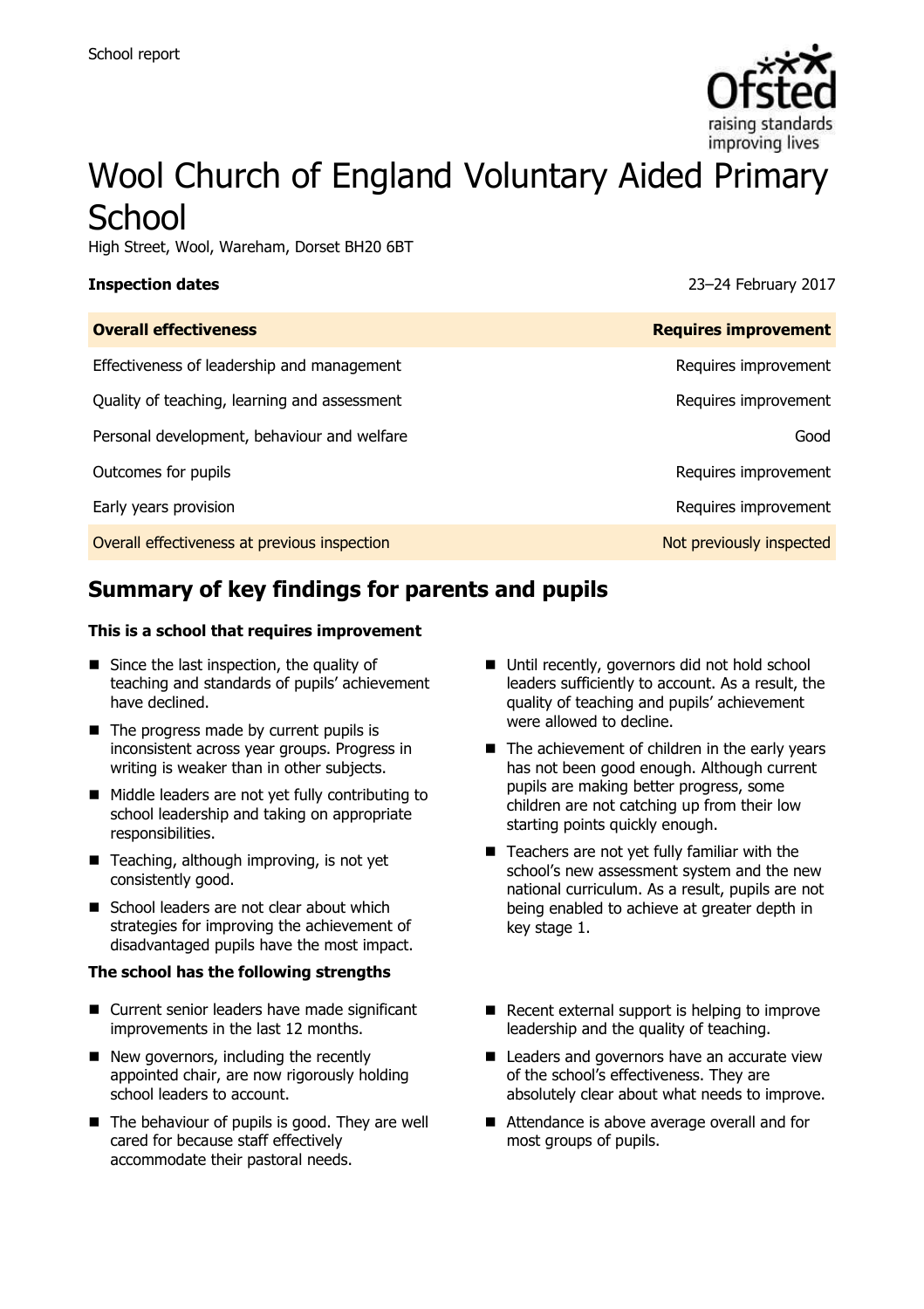

# **Full report**

### **What does the school need to do to improve further?**

- $\blacksquare$  Improve the quality of leadership by ensuring that:
	- there is continued stability at senior leadership level so that improvements can be fully established and take effect
	- the skills of middle leaders are developed so that they are able to take on more appropriate responsibilities and provide senior leaders with greater capacity
	- governance continues to hold leaders to account for the quality of teaching and pupils' outcomes
	- leaders use clear, targeted improvement plans to speed up improvement in the early years.
- Raise achievement and improve the quality of teaching by ensuring that:
	- teachers are fully familiar with the school's assessment system and use it to systematically monitor progress and intervene when pupils fall behind
	- teachers plan activities that challenge pupils to make the progress of which they are capable
	- pupils use feedback to identify their mistakes and improve their work
	- teachers are fully familiar with the requirements of the new curriculum
	- additional funding provided for disadvantaged pupils is monitored closely to determine which strategies have most impact on improving achievement.
- **Improve behaviour by ensuring that:** 
	- action continues to be taken to improve the attendance of the minority of pupils who are persistently absent.

An external review of the school's use of pupil premium funding should be undertaken in order to assess how this aspect of leadership and management may be improved.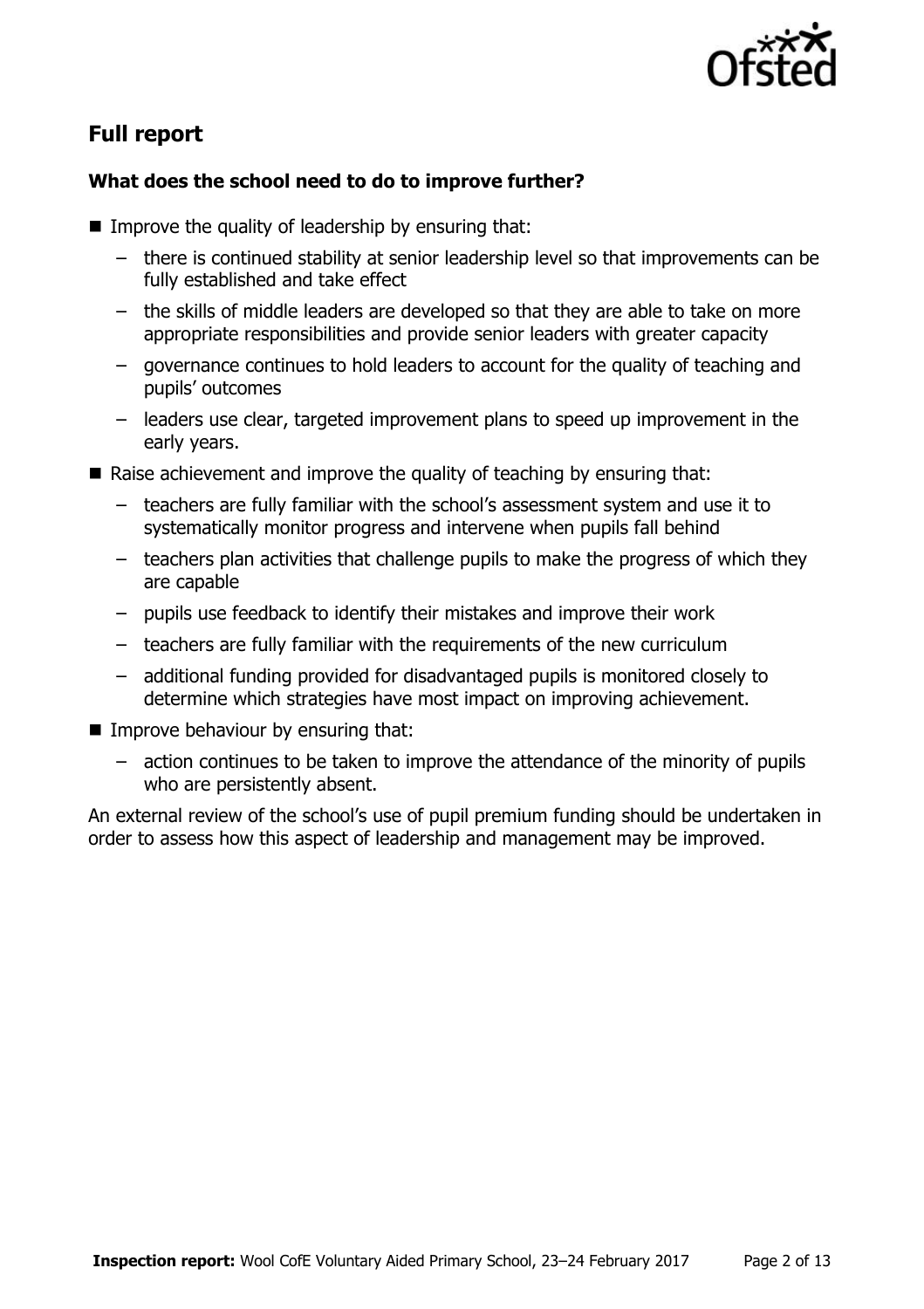

## **Inspection judgements**

### **Effectiveness of leadership and management Requires improvement**

- Until recently, leaders have failed to halt a decline in the quality of teaching and achievement of pupils. This is because leadership has been through a period of turbulence which has created instability. Necessary processes and procedures to maintain or improve the quality of the school's work have not been consistently established.
- Until recently, leaders did not have an accurate view of the school's weaknesses. As a result, they were unable to pinpoint the key improvements necessary to raise pupils' achievement and take swift, appropriate action to do so.
- Over time, pupils have not been making the progress expected of them. This is because teaching has not sufficiently met pupils' needs and teachers' expectations of pupils have not been high enough. Leaders have not held teachers to account for the progress of their pupils.
- Leaders do not currently have a firm enough grip on the additional funding provided to help disadvantaged pupils. Consequently, they are not clear which strategies have the most impact on raising the achievement of these pupils. However, work is improving in this area as leaders methodically put in place better systems for monitoring the use of this funding. Leaders acknowledge that this work is at an early stage but 'green shoots' are emerging.
- Middle leaders are not currently being used to best effect. This is because they are not being directed to take on responsibilities that have a more direct impact on the quality and monitoring of teaching. However, middle leaders are committed to their work, morale is strong and they feel a collective responsibility to do their best.
- The acting headteacher, ably supported by the deputy headteacher, has brought about key improvements while she has been in post. This is because she takes an open, honest view of the school's effectiveness, which is the first step to taking appropriate action. She combines this with a can-do, optimistic attitude and a strong work ethic that is shared by both senior leaders.
- The acting headteacher works in a transparent, collaborative way with staff and external partners; an approach which is valued highly by all. This is because all stakeholders feel that they are being listened to and are genuinely involved in the journey to improve the school. She has raised the morale of staff so that they all feel valued, positive about the future and bound by common purpose. This is complemented by a firm approach when necessary, however. The acting headteacher is unafraid to give difficult messages when performance is not good enough.
- The leadership of teaching is improving. Systems to manage the performance of staff have been tightened up so that there is a closer link between the quality of teaching and the outcomes of pupils. Until the acting headteacher took up post, teachers were not sufficiently held to account for the achievement of pupils. Now, targets are more robust and matched to the needs of staff. They are also linked to pupils' outcomes. The monitoring of the quality of teaching is sharper so that underperformance is identified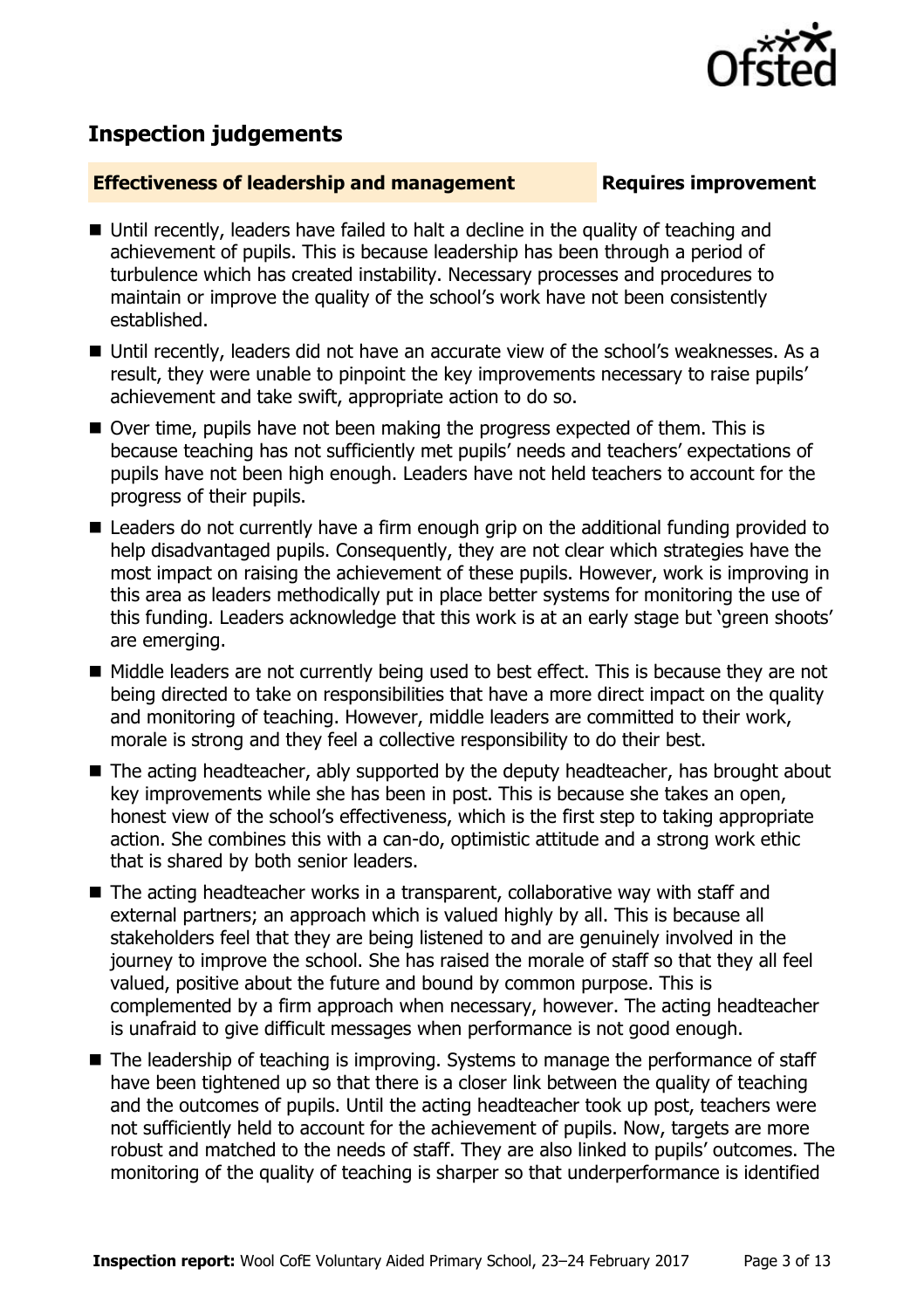

and tackled earlier. The acting headteacher has taken action to introduce support packages for underperforming staff where necessary. This has resulted in rapidly improving performance.

- The curriculum is designed to encourage pupils to enjoy their learning and develop skills that are transferable across different subjects. As such, pupils' reading and writing is developed through cross-curricular topic work which will include, for example, science, history and geography. Topics noted in pupils' books included, 'Life cycle of an insect' (science), 'Queen Victoria' (history) and 'Knowing the difference between series and parallel circuits' (design technology). The curriculum also provides ample opportunities for religious education and physical education (PE).
- The additional sports premium funding is well used to enable pupils to participate more often in a wide range of sports activities. These are organised, for example, by the Purbeck Sports Partnership and the local secondary school. The coordinator of PE, who has responsibility for the funding, brings enthusiasm to her role and promotes sport effectively throughout the school. Participation and attendance at sports events are rewarded as an incentive for pupils to become more involved.
- The school has received some intensive support from the local authority and the school improvement partner over the last couple of years. This support has been effective in helping staff to tackle weaknesses in leadership, governance and teaching. However, the view of senior leaders is that there was not enough appropriate support prior to this time, despite repeated requests for it.

### **Governance of the school**

- Until recently, governors have failed to maintain the quality of leadership and teaching, and standards of achievement. In the past, governors did not hold leaders sufficiently to account, or provide the necessary vision, strategic thinking and judgement required because they lacked the necessary expertise. Consequently, this led to leadership turbulence which has only recently settled down.
- $\blacksquare$  New governors with a wealth of experience and expertise, including the chair, have recently joined the governing body. They are using their skills and knowledge to support senior leaders and hold them rigorously to account. As a result, the governing body is now providing a firm steer to ensure that the school is in a financially sound position. Governors are also now ensuring that leaders are focused on the key issues such as safeguarding, the quality of teaching and pupils' achievement.
- The governing body is now building confidence among staff and external partners that there is greater stability in school leadership. Governors are clear about the school's weaknesses and are showing determination in tackling them. Although governors are providing much-needed support, they are also uncompromising in the level of challenge they are now presenting. This is because they understand that it is necessary for the school to move forward rapidly.

### **Safeguarding**

■ The arrangements for safeguarding are effective.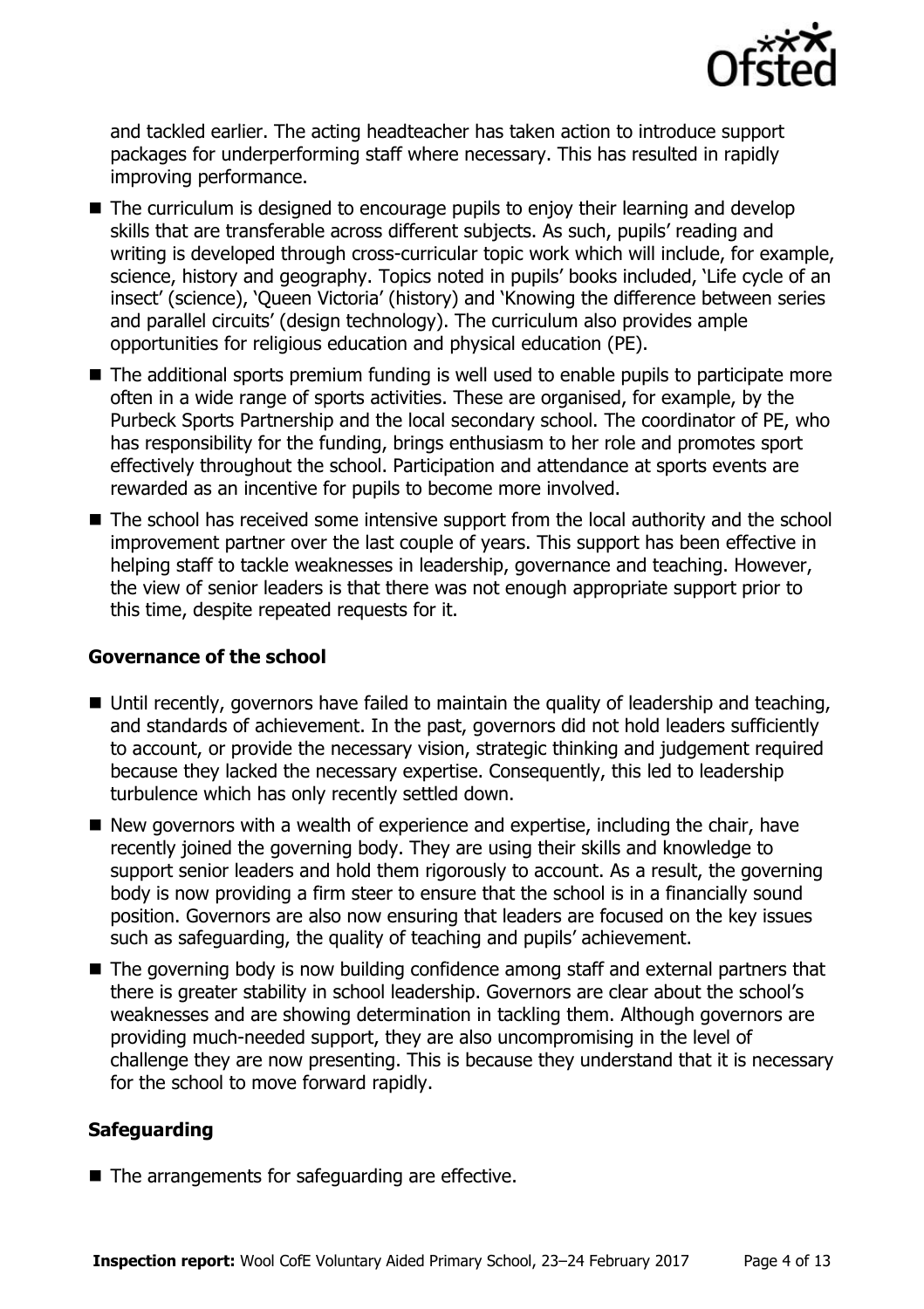

- One of the first priorities of the acting headteacher when she took up post was to audit safeguarding practices and ensure they were fit for purpose. As a result, the checks to ensure that staff are suitable to work with children are in place. Staff have been appropriately trained in line with the latest government guidance. Additionally, staff are clear about the procedures to follow should they have concerns about pupils' welfare. Staff are comfortable using the online system for recording referrals and are encouraged to use this for any concern they may have. The system records details in a format which enables leaders to follow the chronology of events. This enables leaders to monitor actions to ensure that an appropriate resolution is reached in each case.
- There is a strong culture of safeguarding in the school because staff know that it is their number one priority to keep children safe. Pupils are known as individuals and leaders go to great lengths to accommodate pupils' welfare needs. This includes working with other professionals and external agencies to ensure that children are safe and looked after well. Leaders are persistent in their efforts to get extra support. If they are unsuccessful, they repeatedly look for alternative solutions.
- Recent improvements have been made to site security with new fencing and external doors operated by key code. Leaders are proactive about following up any potential issues with site security and take all reasonable steps to ensure that pupils are as safe as they can be.

### **Quality of teaching, learning and assessment Requires improvement**

- Teaching is not consistently strong across the school, although it is improving. Where it is weaker it is because teachers are not ensuring that activities build on pupils' prior learning. As a result, pupils are not prompted to deepen their learning or acquire new knowledge and skills.
- Over time, the achievement of pupils has fallen because teaching has not sufficiently stretched and challenged pupils. This is because teachers have not had high enough expectations of what pupils can achieve. Expectations of current pupils in key stage 2, however, are rising. The most able pupils, for example, are being provided with extension tasks to move them on in their learning. However, expectations of pupils in key stage 1 are still not high enough.
- Teaching assistants are now receiving better direction and training to be more effective in their roles. As a result, their work is more purposeful because expectations of them are higher. However, their expertise still needs to develop further to ensure that pupils are better supported to find answers for themselves. Furthermore, the practice of some teaching assistants is not currently flexible enough to meet the needs of the full range of pupils they are required to help. However, leaders are taking action to address this.
- Staff are not yet fully confident in the use of the school's assessment system or the requirements of the new national curriculum. This is because different assessment systems have been trialled and discarded over the last couple of years until the acting headteacher established the current system. This current system is enabling teachers to increasingly measure progress in an accurate, robust way and be clear about what pupils know and can do. However, leaders acknowledge that the system is relatively new so staff have yet to become fully confident.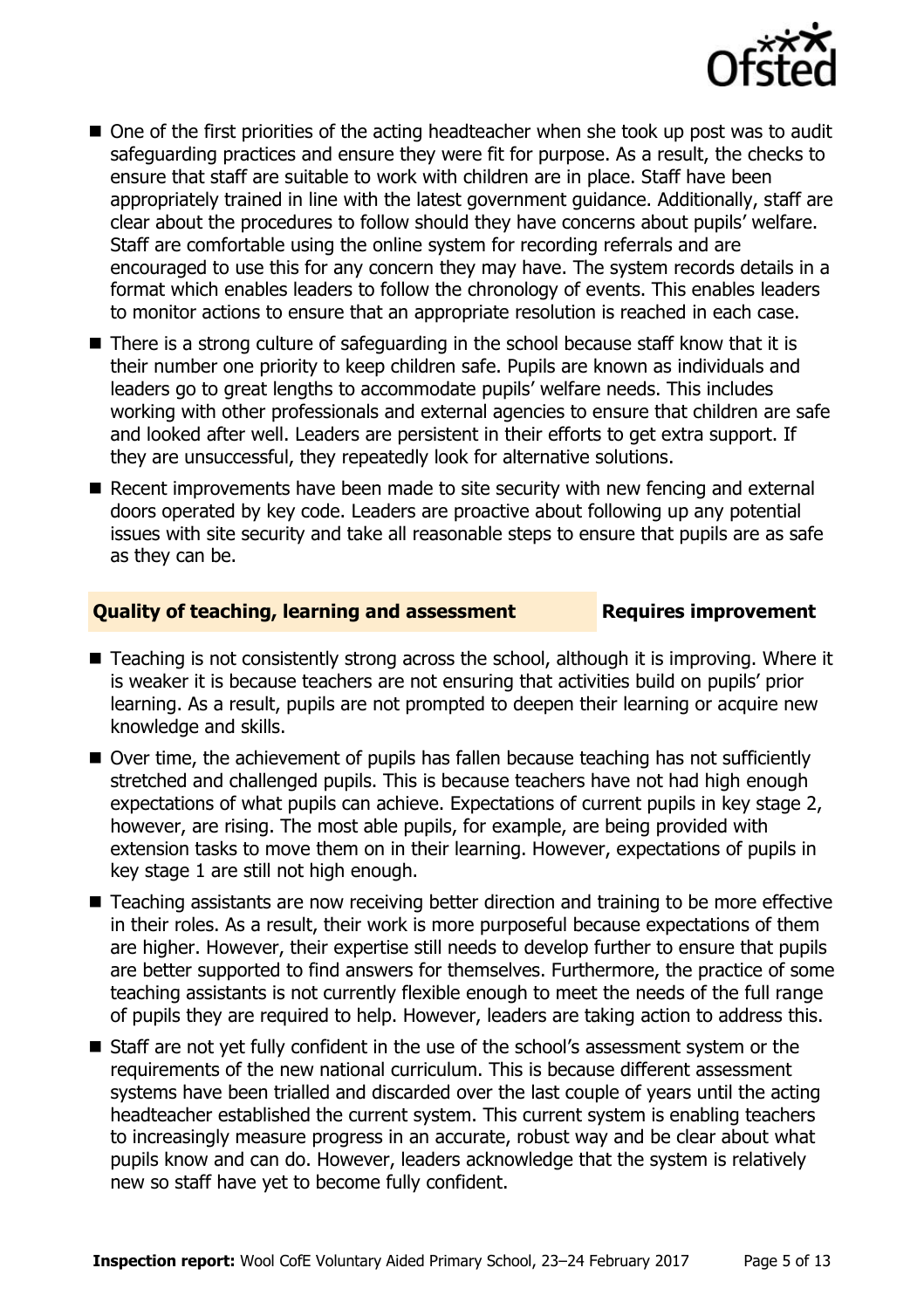

- **Pupils do not consistently use the feedback provided by staff and this slows their** progress. This feedback is often informative and useful because it highlights key areas for improvement. However, pupils do not always take advantage of it to boost their progress.
- The quality of teaching is improving. This is because leaders are monitoring teaching more closely and taking action when it is not good enough. Support packages are put in place to ensure that staff receive appropriate training and resources to rapidly improve.
- Staff now have much higher expectations of pupils' work. As a result, work is presented more neatly because pupils take greater pride in it. This is helping them to take a more disciplined approach to learning and to have higher expectations of themselves.
- **Pupils show positive attitudes to learning in lessons. This is because they enjoy the** stimulating, interesting activities that teachers plan and the resources available to them. For example, in an observed lesson the teacher used pictures of a pizza to help pupils decide whether one third or one half was the bigger fraction. Teaching is encouraging pupils to be more curious, to ask questions and take an interest in where the learning will head next.

### **Personal development, behaviour and welfare Good**

### **Personal development and welfare**

- The school's work to promote pupils' personal development and welfare is good.
- Leaders and the wider staff are highly committed to ensuring that pupils feel safe and are looked after well. Staff communicate well with each other and liaise effectively with external organisations to ensure that pupils receive the emotional and behavioural support they need. A SEAL (social and emotional aspects of learning) programme is run by staff to help ensure that pupils who need extra support are ready for learning.
- The school is a warm, inviting place. Leaders have fostered a culture in which pupils know they are respected and valued for who they are. This is because the school culture is informed by leaders' focus upon the key values of courage, empathy, respect and love. It is also because staff are committed to promoting the school's inclusive religious ethos. The school has been recognised by an external body as a 'rights respecting school'.
- **Pupils' personal development is enhanced because they are encouraged to take on** leadership responsibilities as they progress through the school. For example, pupils are encouraged to join the school council or become head boy or girl. Pupils also assist the staff by taking on certain jobs; on one occasion the lead inspector observed an older pupil ringing a bell at the end of breaktime to summon pupils in from outside.
- **Pupils are taught how to keep themselves safe online and manage cyber bullying. They** feel that other forms of bullying are dealt with more effectively than used to be the case. This is partly because pupils feel safer in school; they appreciate the open culture that current senior leaders have nurtured. It is also because of the newly introduced behaviour policy which helps pupils to know what is expected of them.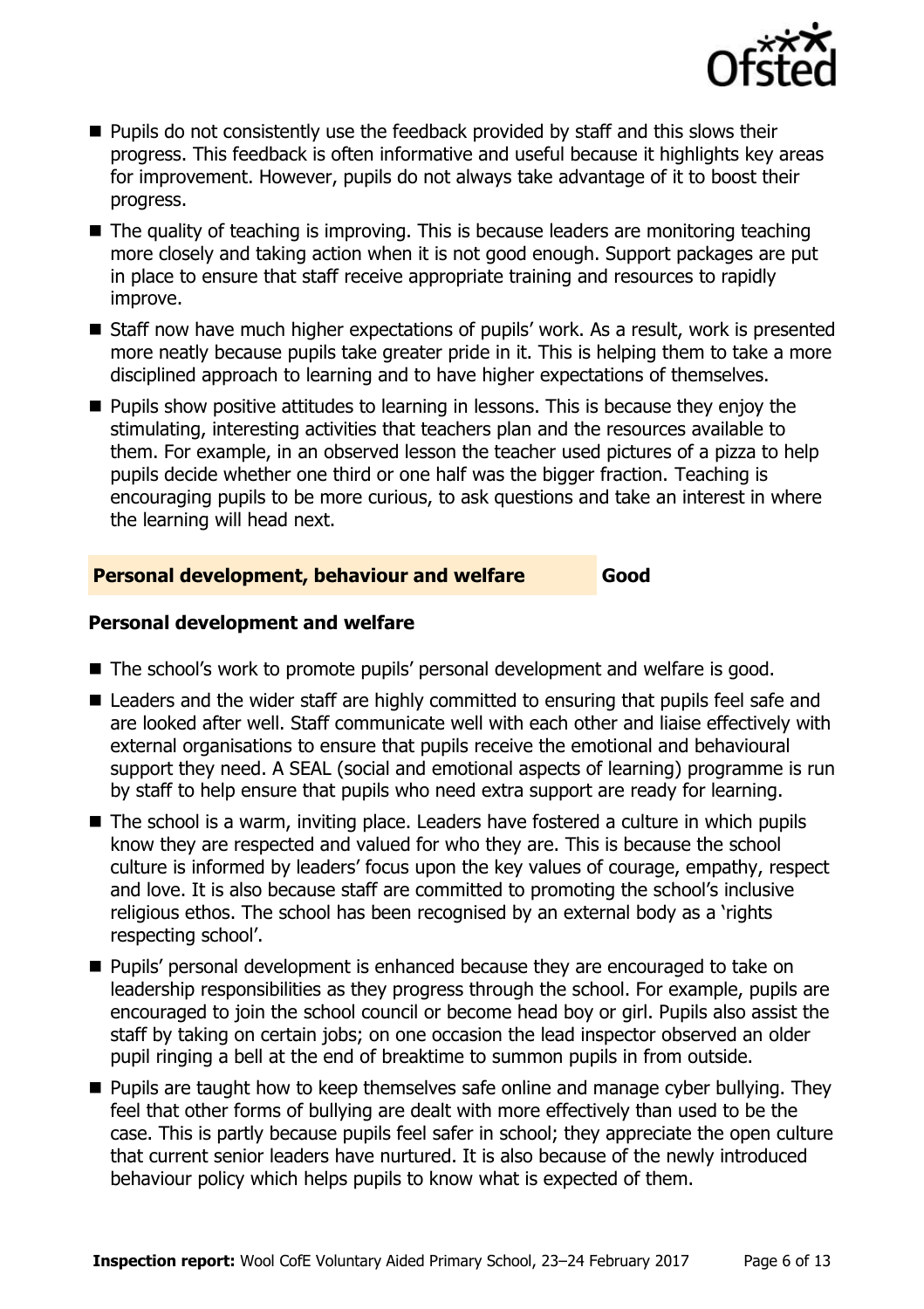

- Classrooms and corridors feature colourful displays that support pupils' learning, celebrate their work and draw attention to social, moral, spiritual and cultural issues. For example, one display explained in accessible language what British values were, such as democracy and the rule of law. Another display, promoting anti-bullying, featured 'post-it' notes from pupils who talked about ways in which they could be kind to other people. These were accompanied by the call to, 'look in a mirror and think about what you could do to make someone else's day better'.
- Pupils benefit from a range of different experiences that take advantage of the outside environment, such as Forest School.

### **Behaviour**

- The behaviour of pupils is good.
- **Pupils are polite and respectful to each other, to staff and to visitors. They are** confident, self-assured and willing to share their views. One pupil approached the lead inspector so he could introduce himself and welcome the inspector to the school.
- **Pupils value the recently introduced behaviour system because, 'they know where they** stand'. The system is clear about the rewards that are in place for good behaviour (green cards) and the sanctions in place for unacceptable behaviour (red cards).
- Attendance overall, and for most groups of pupils, is above average. However, it is still lower than average for disadvantaged pupils because of the persistent absence of a minority of pupils.
- **Pupils behave well around the school site and in classrooms. They move around the** school in an orderly way and are well supervised at breaktimes. Pupils respect the school building and site. For example, communal areas are kept neat and tidy and there is very little litter. Pupils arrive at lessons ready to learn and with the correct equipment.

### **Outcomes for pupils Requires improvement**

- Pupils' achievement over time has not been high enough. Pupils' progress in reading and mathematics at key stage 2 was below average prior to 2016. At the end of key stage 1, pupils' attainment has been consistently lower than average in reading, writing and mathematics.
- The number of children achieving a good level of development and the expected standard in reading, writing and mathematics has been below average over time.
- The progress being made by current pupils in the school, including those who are disadvantaged, is variable across year groups and subjects. Progress in writing is generally weaker than other subjects throughout the school. Pupils are not being stretched to achieve at greater depth in key stage 1.
- In 2016, pupils' progress at key stage 2 in reading, writing and mathematics was in line with the national average. Current pupils in key stage 2, particularly those who are most able, including the most able disadvantaged, are being challenged to make the progress they are capable of. This is because they are being set tasks and provided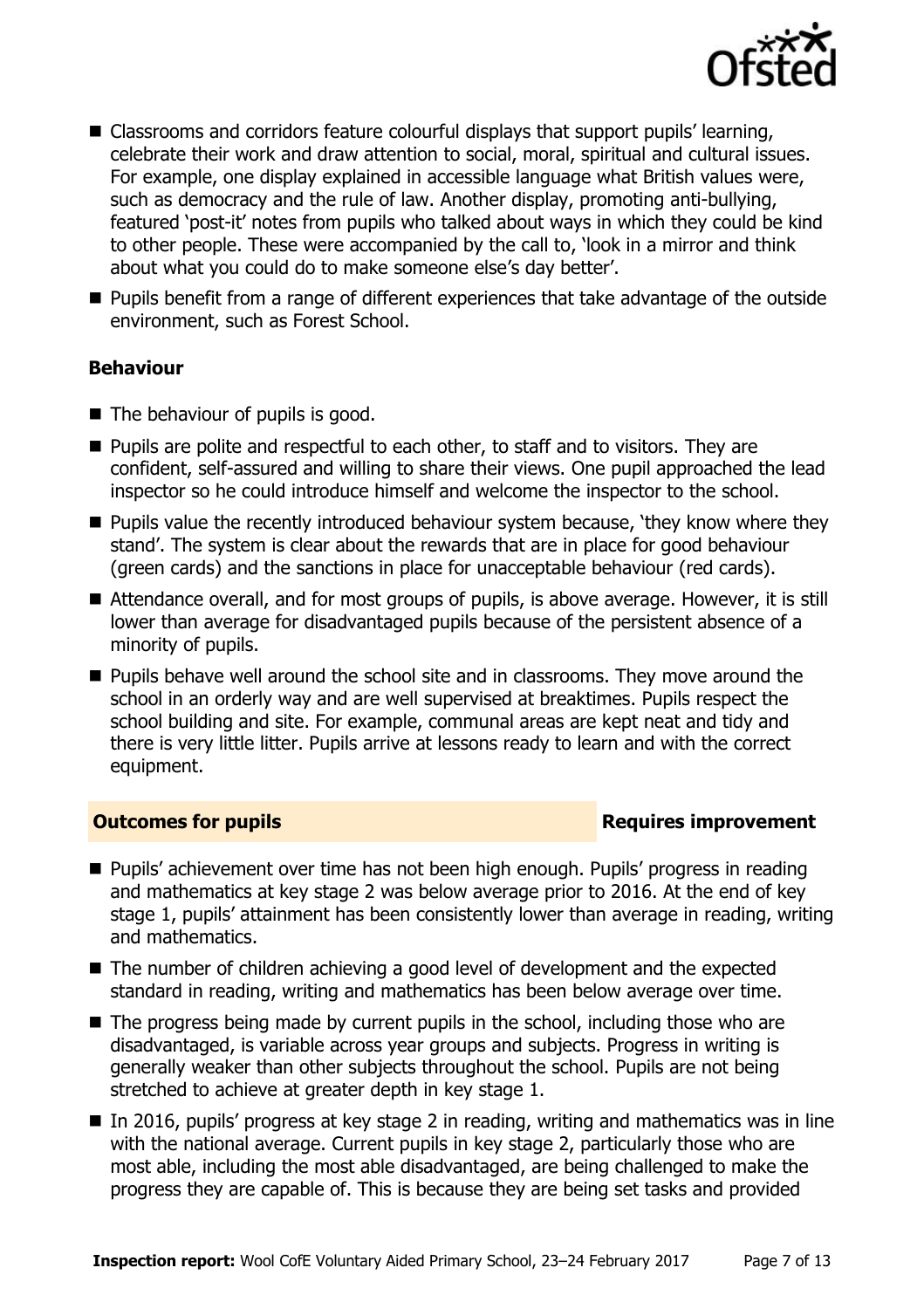

with resources that help to deepen their thinking.

- Pupils' achievement in the phonics check at the end of Year 1 has been consistently above average over time. This is because the teaching of reading has been prioritised to ensure that pupils are in a position to access other curriculum subjects.
- Pupils who have special educational needs and/or disabilities are currently being well supported to develop their confidence and personal skills. The special educational needs coordinator knows the needs of individual pupils well and ensures that staff take account of her guidance. She monitors the impact of this work closely. As a result, pupils are beginning to make better progress in their learning.
- Although progress is variable across year groups, improving teaching and higher expectations of presentation in pupils' work are helping to raise standards. This is because pupils now know what is expected of them and are rising to the challenge.
- **Pupils are ready to start the next stage of their education by the time they leave school** in Year 6. This is because staff have cultivated a close relationship with the local secondary school and different opportunities are provided to pupils to support transition. For example, higher-ability pupils are invited up to the secondary school to participate in STEM (science, technology, engineering and mathematics) sessions. These sessions bolster pupils' enthusiasm for these subjects. Pupils who have particular special educational needs and/or disabilities make repeated visits to the secondary school. This ensures that they feel comfortable and familiar with the school when they start.

### **Early years provision Requires improvement**

- Outcomes have not been high enough for children by the time they leave the early years foundation stage. In 2016, girls underachieved in all their core subjects. This is because frequent staff changes in the past have had a detrimental effect on the quality of teaching and the monitoring of pupils' progress.
- Some children who are not vet school-ready when they enter Reception fail to make enough progress to catch up.
- Leaders do not currently have specific, tailored improvement plans in place for the early years foundation stage. Although the work of the early years staff is bringing about improvements, their efforts are hindered by the absence of an explicit, coherent, strategic plan.
- There is now greater stability and consistency in the early years leadership and teaching. The staff currently in place have a high level of expertise and experience. This is being used to improve the quality of teaching and assessment.
- The quality of teaching is improving because staff are accurately identifying the needs of pupils. They take greater account of children's starting points so that they are able to plan a range of activities that interest them and deepen their learning. For example, the lead inspector observed children learning about the 'oi' sound during a phonics session. One group of children experimented with making the sound and using mirrors to look at the shape their mouths made when making the sound. Another group of children wrote the word 'oil' in sand to see how the sound looked when written in a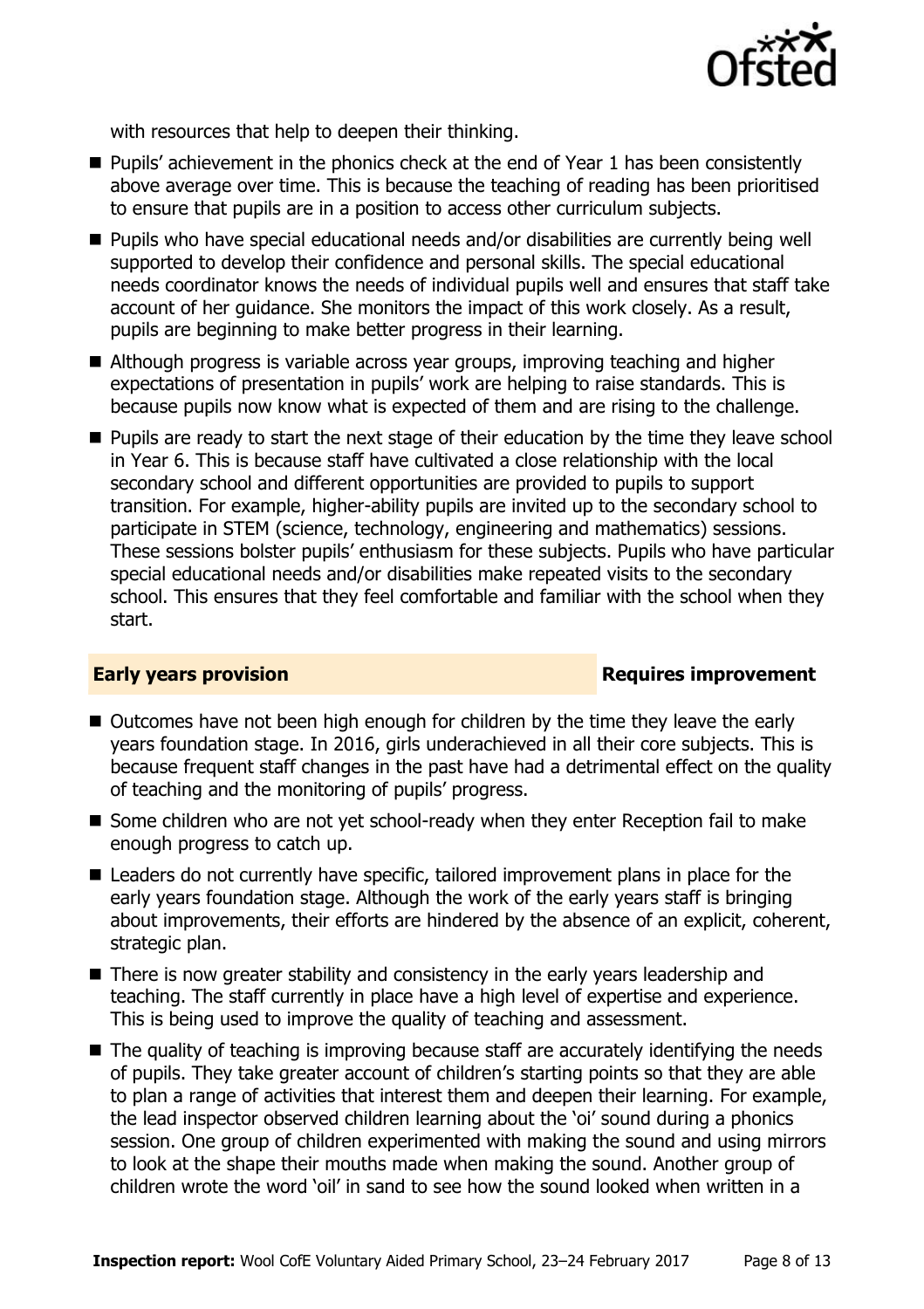

word. Additionally, another group of children formed the word out of plastic letters to improve their manual dexterity.

- Children are well behaved. They work with each other in a quiet and considerate way, letting each other take turns and valuing each other's contribution. The lead inspector observed a group of three children working side by side at a sandpit without adult supervision. They spoke nicely to each other, took turns and were kind in their speech and mannerisms.
- Staff are developing effective transition arrangements with feeder institutions. They work closely with the staff from pre-schools to ensure that children are better able to 'hit the ground running'. For example, the Reception teacher introduced pre-school staff to activities that would help children develop their manual dexterity. This approach is helping more children to be ready for school when they enter Reception. Nevertheless, some children do not catch up quickly enough from their starting points.
- The early years environment is a bustling, dynamic space that uses resources, displays, tactile objects and children's work to make learning seem fun. Both inside and outside areas encourage children to interact with different resources and try different activities.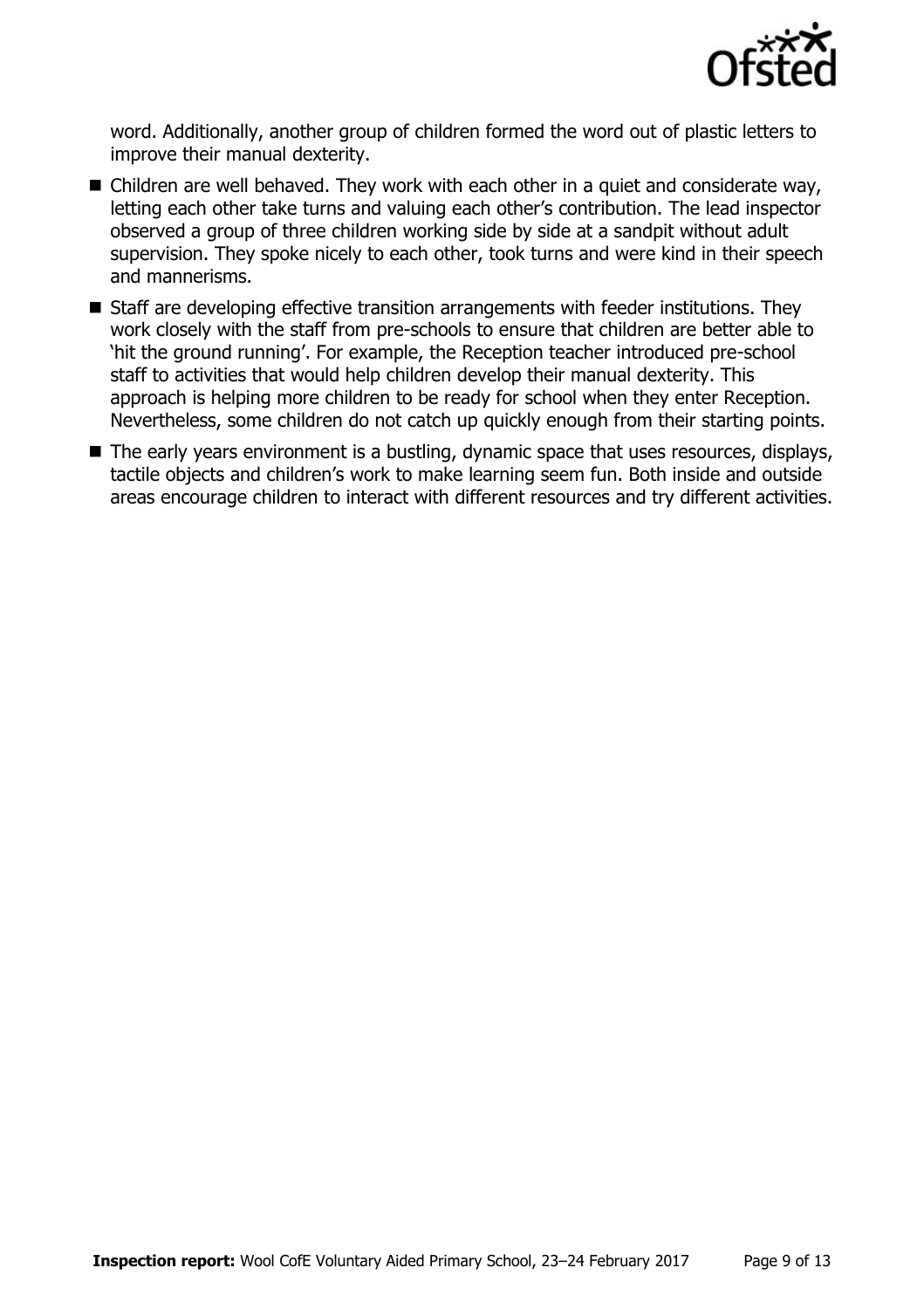

# **School details**

| Unique reference number | 113822   |
|-------------------------|----------|
| Local authority         | Dorset   |
| Inspection number       | 10024936 |

This inspection was carried out under section 8 of the Education Act 2005. The inspection was also deemed a section 5 inspection under the same Act.

| Type of school                      | Primary                          |
|-------------------------------------|----------------------------------|
| School category                     | Voluntary aided                  |
| Age range of pupils                 | 4 to 11                          |
| <b>Gender of pupils</b>             | Mixed                            |
| Number of pupils on the school roll | 98                               |
| Appropriate authority               | The governing body               |
| Chair                               | Mike Glanville                   |
| <b>Acting headteacher</b>           | Elizabeth Green                  |
| Telephone number                    | 01929 462569                     |
| Website                             | www.woolprimary.com              |
| <b>Email address</b>                | office@woolprimary.dorset.sch.uk |
| Date of previous inspection         | Not previously inspected         |

### **Information about this school**

- The school does not meet requirements on the publication of information about additional funding for pupil premium or sports premium on its website.
- The school meets the government's current floor standards, which set the minimum expectations for pupils' attainment and progress in reading, writing and mathematics by the end of Year 6.
- Wool CofE Primary School is a smaller than average-sized primary school.
- $\blacksquare$  The acting headteacher took up post in April 2016. Previously she was the deputy headteacher.
- The majority of pupils are from a White British background.
- $\blacksquare$  The number of girls in the school is lower than average.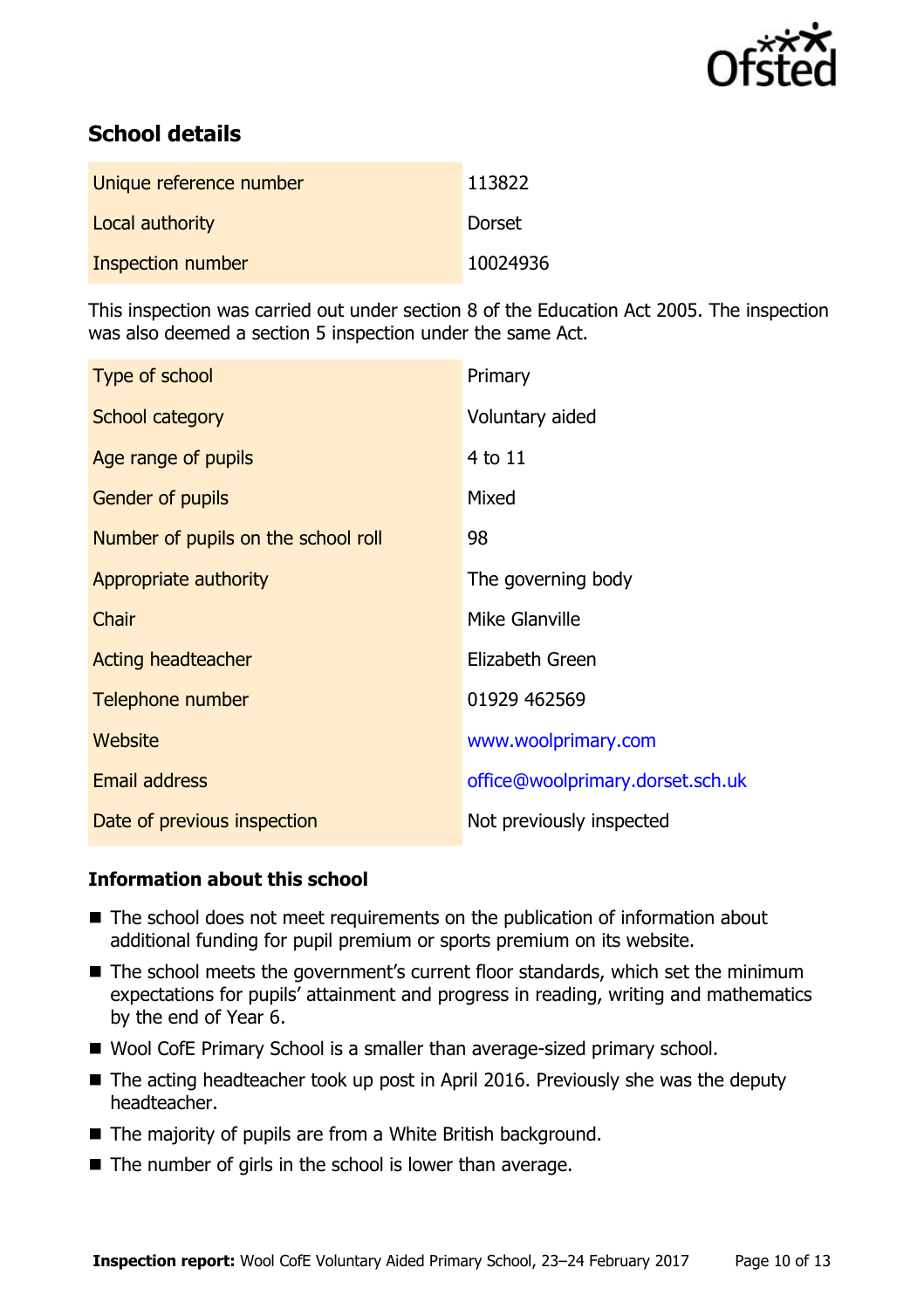

- The proportion of pupils known to be eligible for the pupil premium is above average.
- The proportion of pupils who have special educational needs and/or disabilities who receive support is above the national average.
- The number of pupils with a statement of special educational needs or an education, health and care plan is well above average.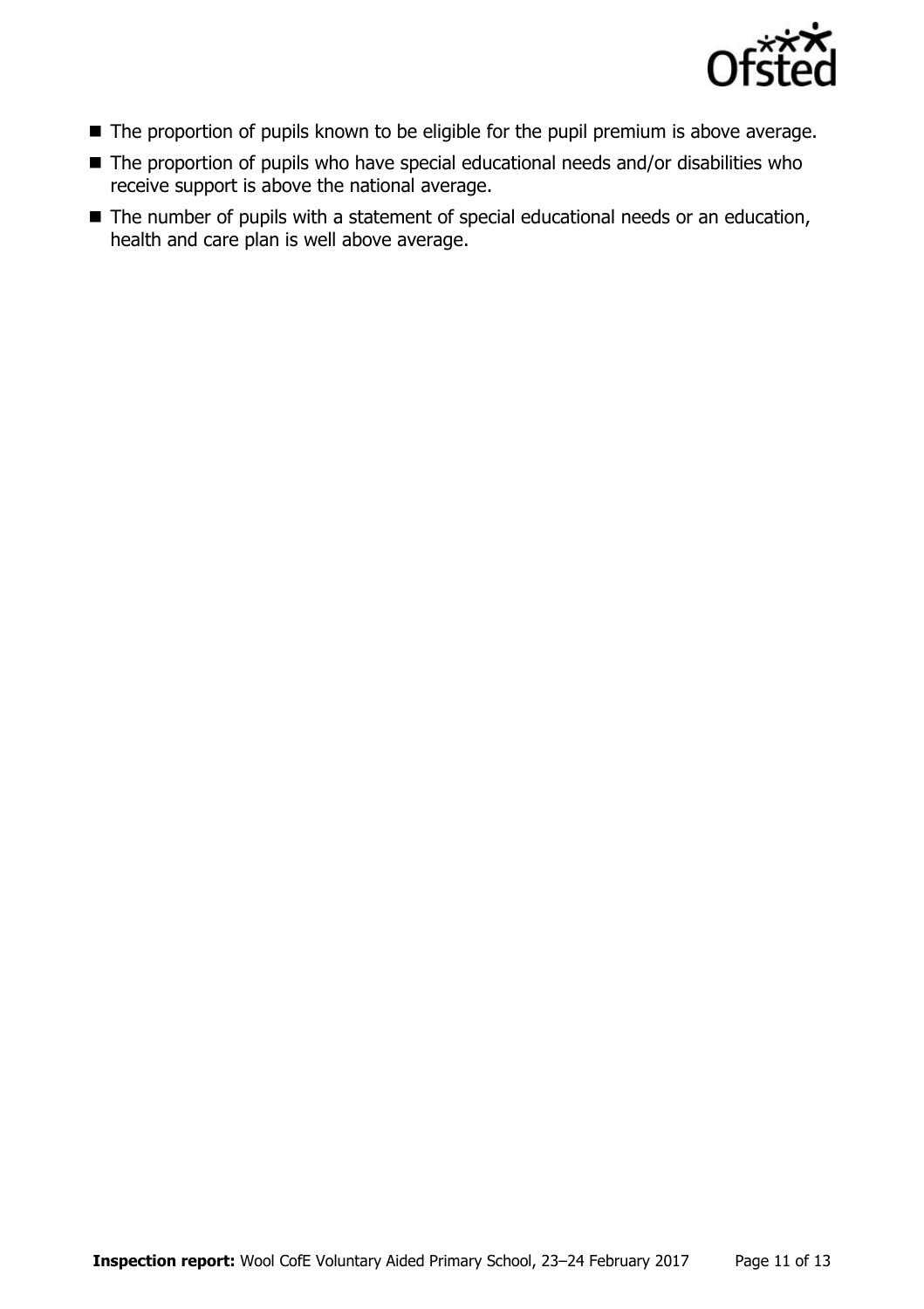

# **Information about this inspection**

- The lead inspector observed learning in lessons with the acting headteacher.
- $\blacksquare$  Meetings were held with the acting headteacher, the deputy headteacher and the members of staff responsible for coordinating the pupil premium and sports premium additional funding. Additionally, the lead inspector had discussions with pupils, representatives of the governing body, a representative for the local authority and the school improvement partner.
- The lead inspector scrutinised a wide range of documentation. This included the school's self-evaluation, school development plan, governing body minutes, local authority and school improvement reports, attendance and behaviour records and safeguarding records.
- The lead inspector jointly scrutinised pupils' work with the acting headteacher and observed their conduct at break and lunchtimes.

### **Inspection team**

Steve Smith, lead inspector **Her Majesty's Inspector**